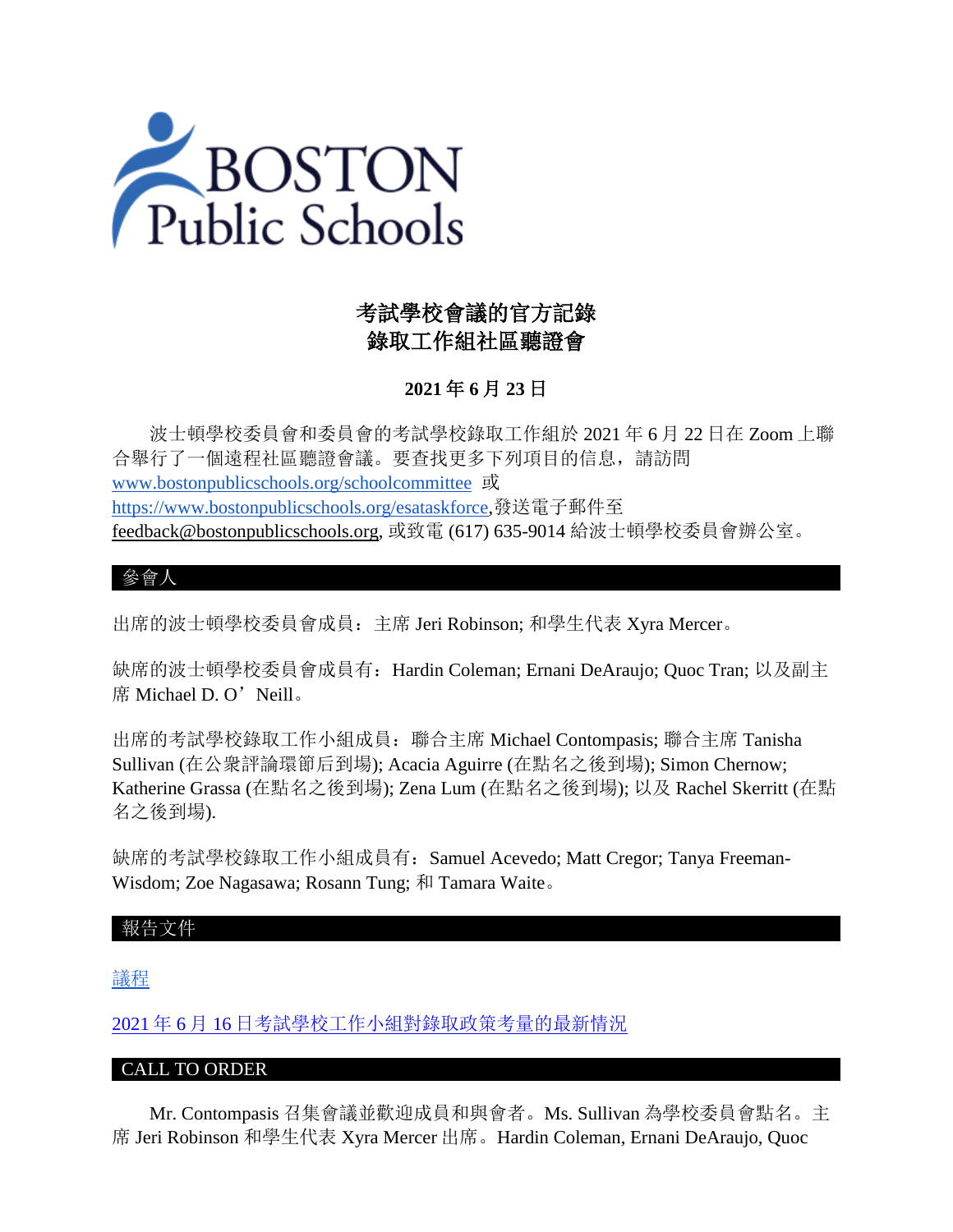#### 波士頓學校委員會和考試學校錄取工作小組遠程社區聽證會 **Zoom** *2021* 年 *6* 月 *23* 日

Tran,和副主席 Michael D. O'Neill 缺席。Ms. Parvex 為工作小組點名。聯席主席 Michael Contompasis 和 Simon Chernow 出席。聯席主席 Tanisha Sullivan, Acacia Aguirre, Katherine Grassa, Zena Lum 和 Rachel Skerritt 在點名之後到場。Samuel Acevedo; Matt Cregor; Tanya Freeman-Wisdom; Zoe Nagasawa; Rosann Tung 和 Tamara Waite 缺席。

 Mr.Contompasis 宣布提供西班牙語、海地克里奧爾語、佛得角語、越南語、粵語、普 通話、葡萄牙語、索馬里語和阿拉伯語的同聲傳譯服務;口譯員介紹了自己,並用他們的 母語説明了如何通過更改 Zoom 頻道來收聽同聲傳譯。他對委員會未能為本會議提供美國 手語 (ASL) 的翻譯服務表示歉意。他解釋說, 疫情期間由於越來越多的公共機構舉行遠 程會議,各機構對 ASL 翻譯員的需求急劇增加。波士頓公立學校一直在跟州的合作夥伴 合作解決這個問題。會議員工啓動了字幕功能。

 Ms. Robinson 感謝了工作小組的工作。她鼓勵人們閱讀工作組於 6 月 16 日提交給學 校委員會對某些領域進行考量的最新情況。工作小組將於 6 月 30 日會把其政策建議的最 後版本提交給學校委員會。委員會將在 7 月 14 日就考試學校錄取政策的最終版本進行投 票。她請各位發言的人士保持尊重,並説明禁止發表仇恨言論。

### 公眾意見

- West Roxbury 居民、St Mary of Assumption 學校的家長 Steve Yang 就考試學校招生 工作組的組成發言。
- West Roxbury 居民,、Kilmer K-8 學校的家長 Anna Dore 抽籤錄取過程中的選擇優 先權發言。
- Dorchester 居民、Boston Education Justice Alliance (BEJA)的成員 Mike Heichman 就 贊成取消考試學校發言。
- Northfield 居民 Patricia Kinsella 就在錄取過程中使用考試成績發言。
- Brighton 居民 Khymani James 就支持取消考試學校發言。
- East Boston 居民 Rachel Miselman 發言支持保持考試學校的嚴格性,並在小學和非 考試學校增加高質量的學習機會。
- Roslindale 居民、Bates 小學家長、 Quality Education for Every Student (QUEST)的 成員 Travis Marshall 鼓勵工作組對創建新的錄取政策保持開放的態度。
- Brighton 居民、 Josiah Quincy 小學家長, Shirley Chen Weng 發言。
- Back Bay 居民 Suzie McClone 就仇恨言論的問題發言。
- Roxbury 居民、家長 Teresa Pregizer 就支持擴大考試學校進行發言。
- 非波士頓居民 Cindy Tower-Loewen 發言支持再延續一年臨時錄取政策。
- Inquilinos Boricuas en Acción (IBA)首席行政官 Dr. Vanessa Calderon-Rosado 發言支 持增加所有學生的機會。
- Josiah Quincy 小學家長 Shirley Chenweng 就考試學校的臨時錄取政策對學生群體的